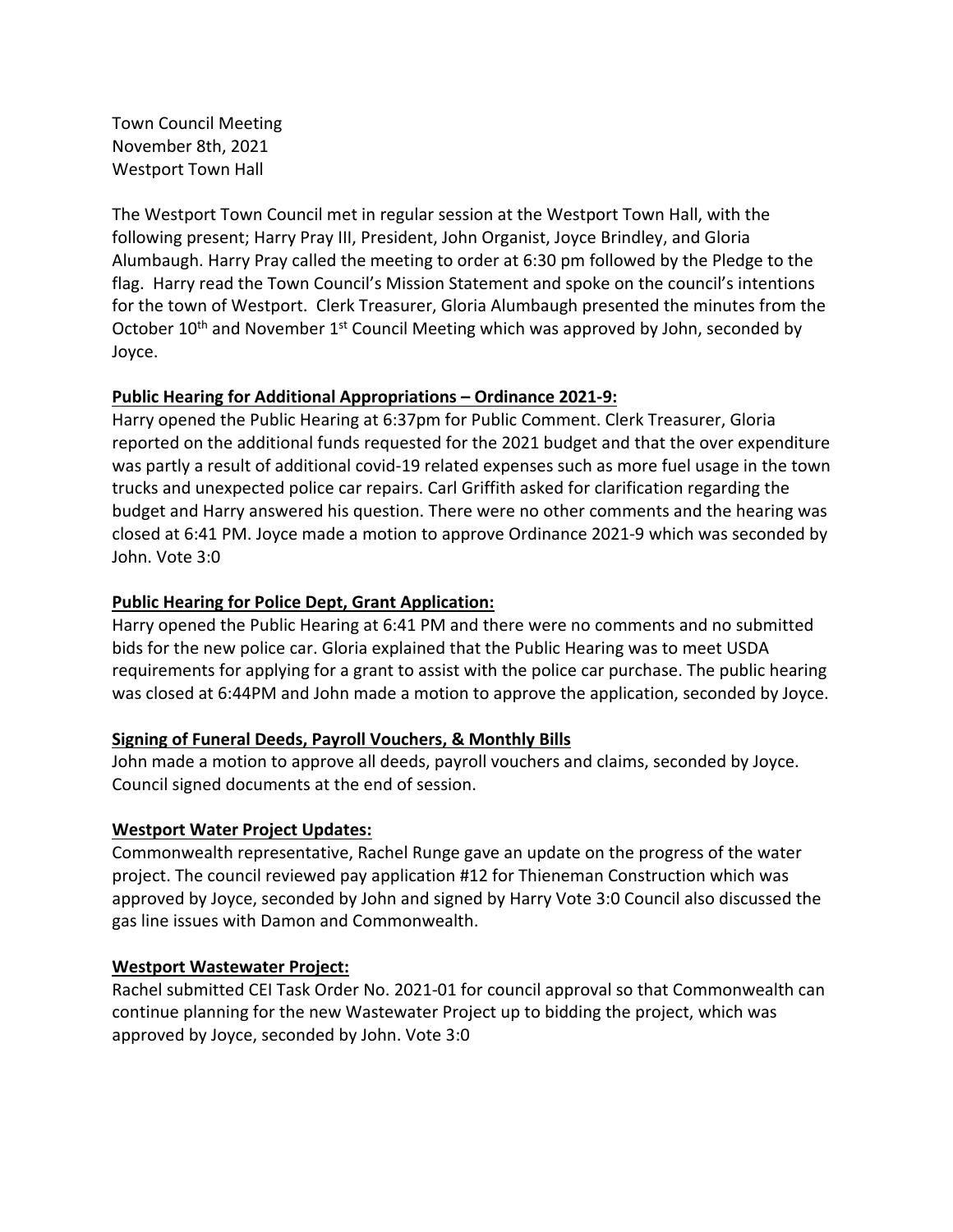# **INDOT Compliance for CCMG (ADA/Title VI) – Resolution 2021‐6:**

 Harry presented Resolution 2021‐6 to adopt the notice of provisions of the Americans with Disabilities Act in the Town of Westport. Joyce made a motion to approve Resolution 2021‐6 which was approved by John. Vote 3:0

## **Community Building Committee:**

 Jayne Gault presented a document of summary and list of repairs that the Community Building needs to complete with financial assistance from the town. The council discussed their need and encouraged the committee to present their request again once they have received formal bids so that a more specific amount can be determined.

## **Rental Inspection Requirement in Westport:**

Town Council presented the 2<sup>nd</sup> reading of Ordinance 2021-8 and opened the floor for public comment. James Gillenwater stated that he disagreed with the Ordinance and no one would be permitted on his property for any inspections. Becky Gillenwater stated that the town should let public agencies do their job such as DCS, Board of Health, etc. and that the town would be adding another layer to what landlords already have to do for the state. David Mozingo asked a question about property taxes related to the inspection fees. Linda Mozingo stated that she agrees with Becky Gillenwater's comments that the inspections would just be more fees and also questioned the qualifications of the person doing the inspections. Kathy Rampley stated that she is already inspected by the state and questioned if her property is included in the criteria for inspection. Richard Rampley questioned the qualifications of the inspector and asked for a checklist of standards from the town council. Richard also stated concern that without a standard, the ordinance may allow council to "pick on" particular landlords. Roy Saylor stated that this ordinance was "opening a can of worms" and the town should be encouraging ownership instead of making it more difficult. Luke Hampton stated disagreement in the ordinance and stated that he agreed with other's comments. Carl Griffith stated that he was upset because council called him "trash" and wanted to discuss litigation of 606 E. Schott St. Carl argued back and forth with council regarding property issues and Harry made a statement about councils' stance on the Ordinance. John discussed the Rampley's mobile home concerns with Attorney Whitted and then determined that more considerations would be taken regarding Ordinance 2021‐8 which would be tabled until after Christmas. Harry closed public comment at 8:05P.M.

# **From the Floor:**

 Mike Hughes and Toby Vannalta stated that the Masons would soon be moving to their new building and announced that their old building on Mulberry St. is for sale. They stated that they would like to sell it to the town for \$28,000 or to anyone interested.

 Roy Saylor suggested that the town give new homeowners free water bills for a year and asked about adjusted billing for minimal usage. John explained that adjusted billing was not recommended by the rate consultant.

 Bryan Gatewood requested permission to contact the electric company to add Christmas decoration connections for the additional town decorations which the council approved.